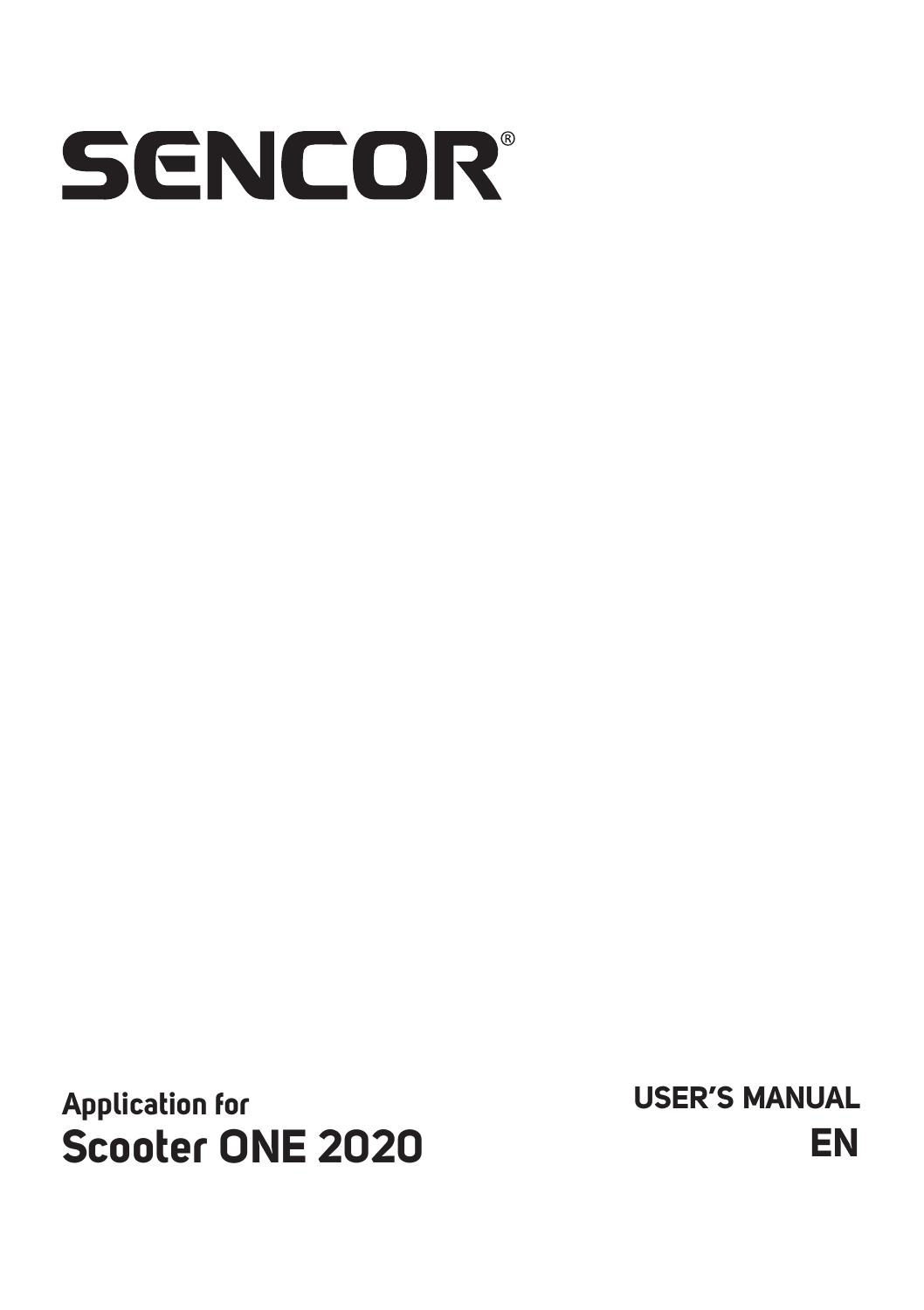# **Safety notice**

You do not need to have an app installed on your mobile device to operate the scooter. For safety reasons, never use the app while riding a scooter. The application offers an overview of statistics after the ride, as well as adjustment of settings, including additional functions, before you begin the ride.

# **Installing the app**

The **SENCOR SCOOTER** app is available for download at the Play Store (Android) and the App Store (iOS).



QR code to download the app from the Plau Store



QR code to download the appl from the App Store



Icon of the app

After successfully installing the app, turn on the Bluetooth connection on your mobile device and turn on the scooter. Then launch the app on your mobile device. Searching for available devices will begin automatically. You will see the name of the devices found on the screen, e.g. "Sencor957868". Press the name of the device to confirm its selection and enter the application.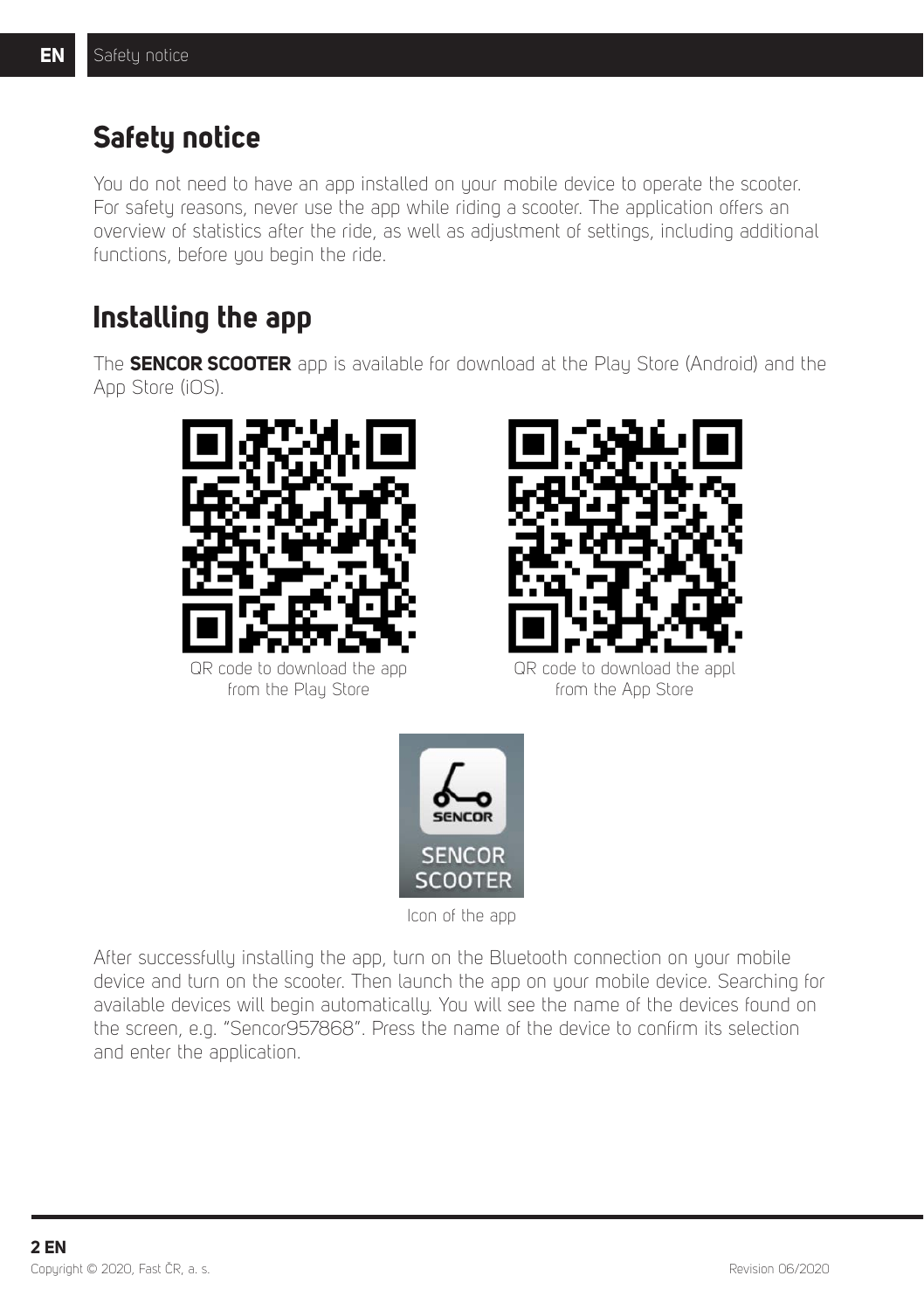

Searching for bluetooth devices





Connecting your scooter to the app

You will then be prompted to enter a Bluetooth connection password. If you have not already changed the preset password in the application, use the code "000000". You can use the "Remember Password" feature to store your password. Afterwards, you will not be repeatedly asked to enter the password from this device.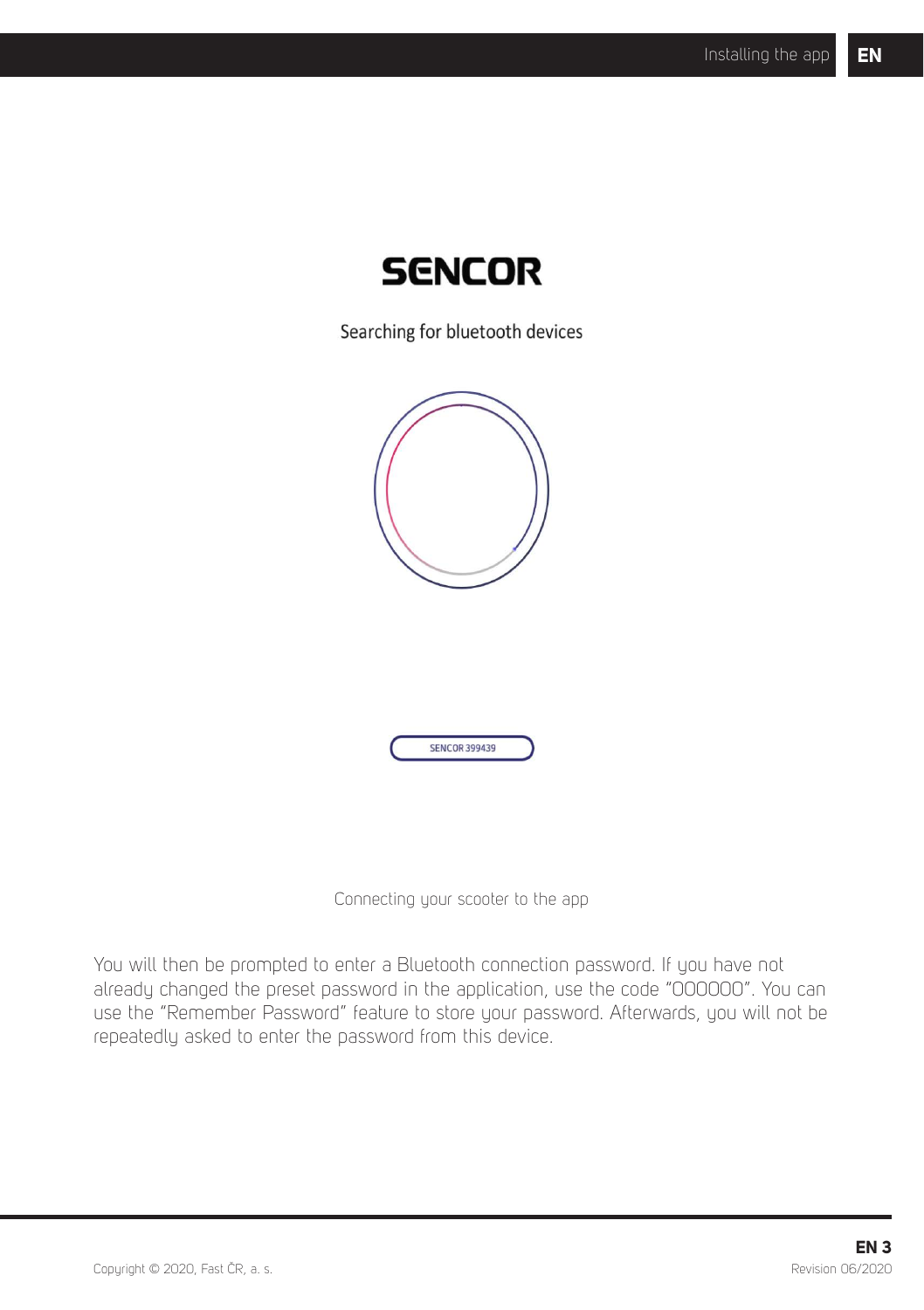

Please enter a Bluetooth password

Factory password is "000000"





Confirm

# **Home screen**

After successfully searching and confirming the device, the main application screen appears with the following items: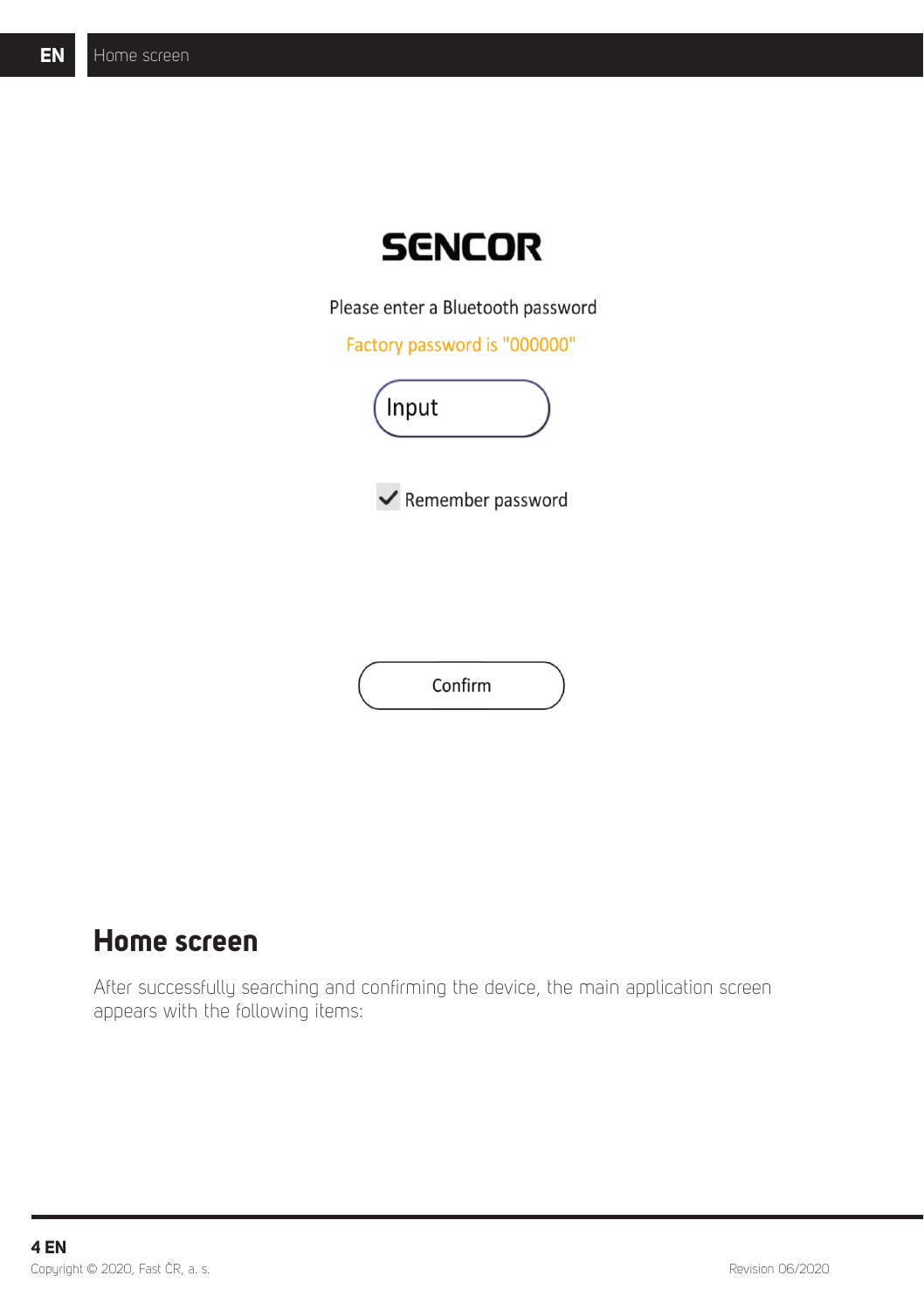## **SENCOR**

SENCOR 399439



#### A **Current speed indicator**

#### **B** Scooter battery charge indicator

Warning: The indicator is only indicative and the individual charge levels have a wide range (for example, 90-100% corresponds to full battery status).

## C **Indicative notice**

Depends on selected riding mode and custom settings

## D **Bluetooth pairing**

Re-pairing or switching between multiple scooters

### **E** Lock

Locking blocks the scooter motor and an acoustic signal sounds when the scooter is moving. Warning: This is not a way to prevent the scooter from being stolen.

#### **F** Scooter lights

The front and rear scooter lights come on when this function is activated.

## G **Settings**

- **H** Riding mode
- **II** Ride data

#### $\Pi$  Cruise control

Change the speed from which the cruise control is activated in Settings.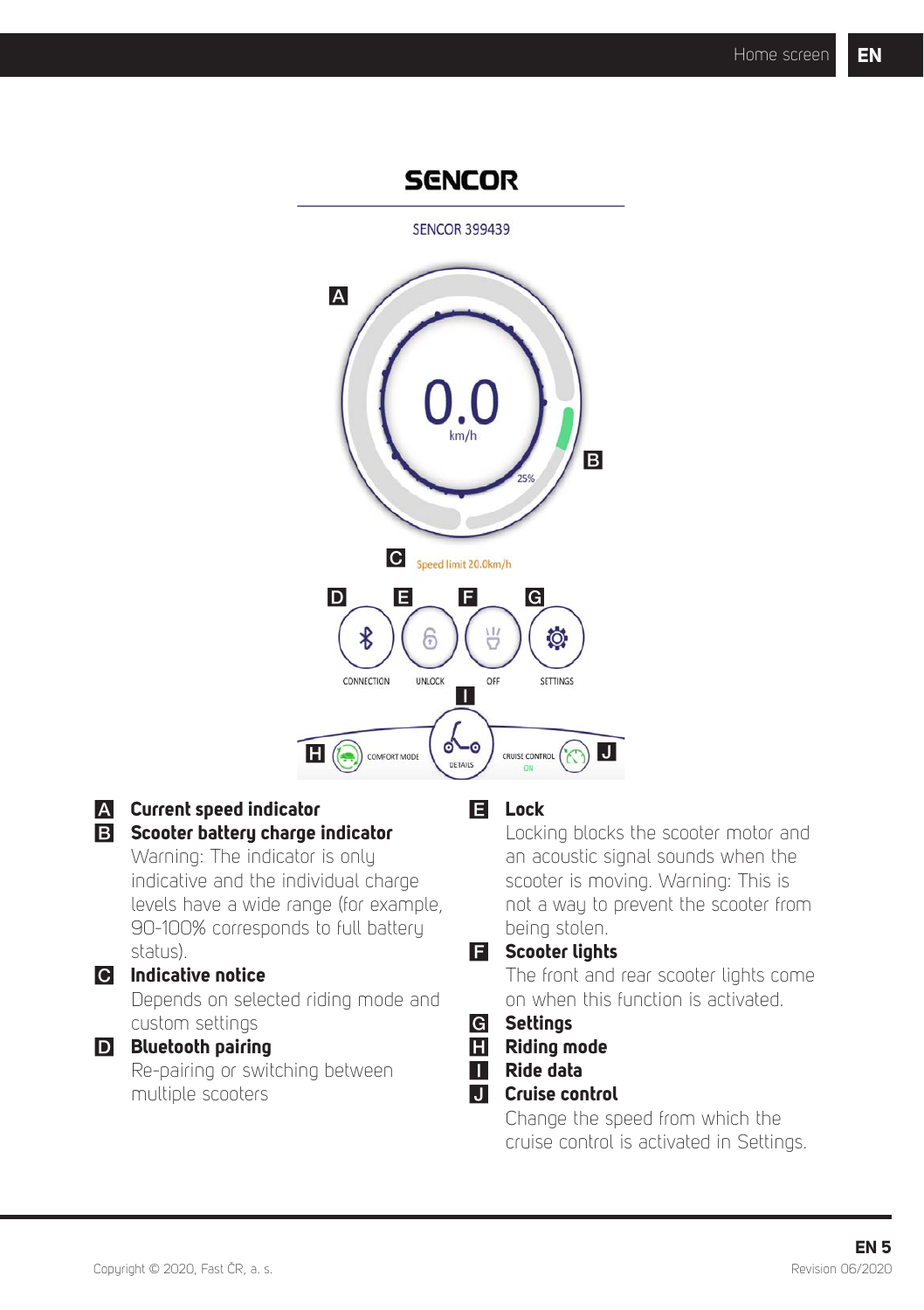# **Setting the application and riding properties of the scooter**

| Settings                                                                                                                                                 |                |
|----------------------------------------------------------------------------------------------------------------------------------------------------------|----------------|
| Unit: KPH                                                                                                                                                |                |
| Set Bluetooth password                                                                                                                                   |                |
| Cruise control                                                                                                                                           |                |
| Cruise control speed                                                                                                                                     | 5km/h          |
| <b>Battery capacity</b><br>Please choose the matching battery capacity, the battery capacity<br>depends on the size of the remaining mileage statistics. | 7.8Ah (        |
| Energy recovery level                                                                                                                                    | Adaptive       |
| Riding mode                                                                                                                                              | Comfort mode ( |
| Comfort mode speed limit value                                                                                                                           | 20km/h         |
| Headlight switch                                                                                                                                         |                |

- **Unit:** KPH/MPH
- **Set Bluetooth Password:** Allows you to change the preset password "000000" for Bluetooth connection of the app to your scooter. Press to select a field to fill, enter a 6-digit numeric code, and then press the next field to fill.
- **Cruise control:** ON / OFF Note: While driving, active cruise control is automatically deactivated when using a mechanical handbrake or speed control.
- **Cruise control speed:** With cruise control mode on, it is possible to set the speed from which cruise control activates when driving at the same speed (the same speed must be maintained for approximately 5 seconds). Its activation is indicated by an acoustic signal.